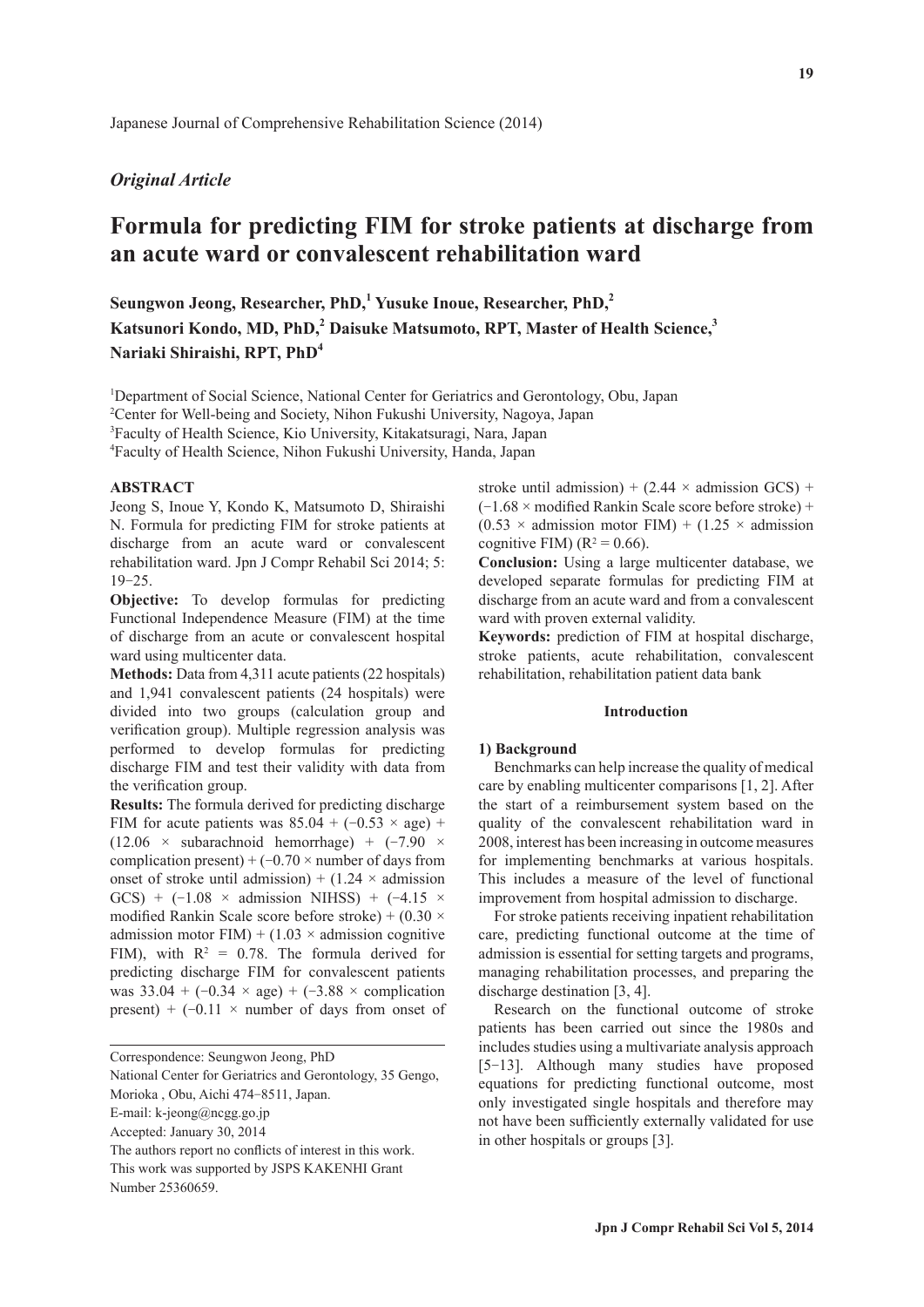#### **2) Study objective**

This study aimed to develop formulas for predicting the functional independence measure (FIM) at hospital discharge to be used as a benchmark for assessing quality of medical care among multiple hospitals with high external validity for different hospitals and groups.

We randomly divided subjects into a calculation group and a verification group. The former was used to develop discharge FIM prediction formulas for patients on acute wards ("acute patients") and patients on convalescent rehabilitation wards ("convalescent patients"), and the latter was used to test the validity of the formulas.

## **Methods**

#### **1) The Rehabilitation Patient Data Bank (Rehab DB)**

For the present study, we used data from the Rehabilitation Patient Data Bank ("Rehab Patient DB"), which is a large multicenter database developed under a Health and Labour Sciences Research Grant (2007-2009).

The Rehab Patient DB was created to promote the development of evidence for rehabilitation medicine by standardizing the items and input formats for each hospital's own database to build a larger database containing data from patients across numerous hospitals.

Data were collected from each hospital on all rehabilitation patients discharged from the hospital twice a year from January to February and from July to August (once a year from August to September starting in 2010 after management of the DB was transferred to the Japanese Association of Rehabilitation Medicine Data Management Committee) [14, 15].

## **2) Subjects**

Subjects were 6,252 patients (38 hospitals) that had recorded FIM from among 8,537 patients (39 hospitals) registered in the Rehab Patient DB from 2009 to 2012. Of those subjects, 4,311 were in the acute (22 hospitals) and 1,941 were in the convalescent ward (24 hospitals).

# **3) Variables used to create the formulas**

Baseline patient characteristics, rehabilitation program and outcome of rehabilitation have been suggested as factors for assessing stroke outcome [16]. In the present study, we developed formulas from a large-scale multicenter data bank to compare and benchmark the performance of hospitals without including data on rehabilitation programs, which vary among hospitals.

The variables we used in the present study to create predictive formulas were age, sex, type of disease, presence or absence of complication, number of days from onset of stroke until admission, Glasgow Coma Scale (GCS) score at admission, National Institute of Health Stroke Scale (NIHSS) score at admission, Modified Rankin Scale (mRS) score before stroke and FIM (Table 1).

#### **4) Analysis methods**

First, to investigate the need for separate acute and convalescent formulas, we tested the difference between acute and convalescent patient profiles.

Next, we developed the formulas using multivariate regression analysis. To test the external validity, acute and convalescent patients were each randomly divided into two groups (calculation group and verification group).

# **(1) Differences between the profiles of acute and convalescent stroke rehabilitation patients**

To examine the differences in acute and convalescent patient profiles, we performed *t*-tests and chi square tests to compare age, type of disease (cerebral infarction, brain hemorrhage, or subarachnoid hemorrhage), presence or absence of complication, number of days from onset of stroke until admission, length of hospital stay, GCS score at admission and at discharge, NIHSS score at admission and at discharge, mRS score before stroke at admission and at discharge,

| Variable                                                   | Scale                                                                                 |
|------------------------------------------------------------|---------------------------------------------------------------------------------------|
| Age                                                        | Continuous variable                                                                   |
| <b>Sex</b>                                                 | Dummy variable (male=1, female=0)                                                     |
| <b>FIM</b>                                                 | Continuous variable                                                                   |
| Number of days from onset of the stroke until<br>admission | Continuous variable                                                                   |
| mRS before stroke                                          | Continuous variable                                                                   |
| NIHSS score                                                | Continuous variable                                                                   |
| GCS score                                                  | Continuous variable                                                                   |
| Type of disease                                            | Dummy variable (cerebral infarction, brain hemorrhage, or<br>subarachnoid hemorrhage) |
| Complication                                               | Dummy variable (presence=1, absence=0)                                                |

**Table 1.** Variables used to create formulas.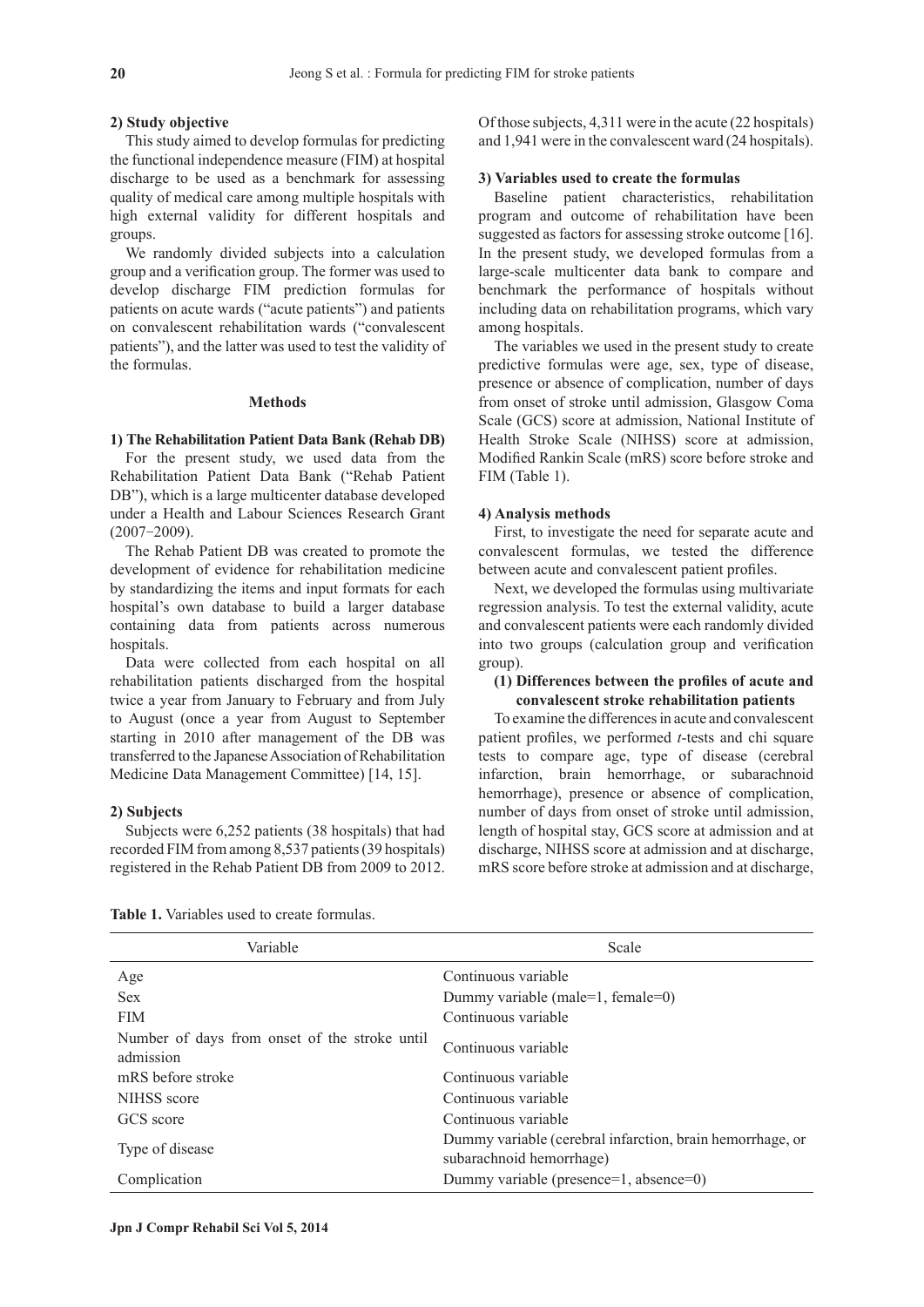total FIM at admission and at discharge, FIM gain and FIM efficiency (gain / length of hospital stay) between acute and convalescent patients.

# **(2) Development of formulas for predicting FIM at hospital discharge**

In developing formulas for predicting discharge FIM, multiple regression analysis was performed on acute and convalescent patients with (1) age, (2) sex, (3) type of disease (cerebral infarction, brain hemorrhage, or subarachnoid hemorrhage), (4) complication, (5) number of days from onset of stroke until admission, (6) admission GCS, (7) admission NIHSS, (8) mRS before stroke, (9) admission motor FIM and (10) admission cognitive FIM as independent variables.

The Rehab Patient DB data was randomly divided into two groups for each condition (calculation group [acute:  $N = 2118$ , convalescent:  $N = 941$ ] and verification group [acute:  $N = 1905$ , convalescent:  $N = 999$ ]). The calculation group was used to develop the formulas and the verification group was input into the formulas to test the external validity using Spearman's correlation coefficient between the predicting FIM scores at discharge and actual scores.

SPSS ver. 18.0 was used for the statistical analyses.

#### **Results**

**1) Profiles of acute and convalescent stroke patients**

*t*-Tests and chi square tests were performed to examine the differences between the acute and convalescent patient profiles (Table 2). A significant difference was observed for all factors other than type of disease (brain hemorrhage, subarachnoid hemorrhage) and mRS before stroke.

We thus confirmed that it would be more appropriate to use a different predictive formula for each group.

#### **2) Formulas for predicting discharge FIM**

Patients were divided into acute and convalescent groups and the data from each calculation group was used to calculate a formula that was then used with data from each verification group to verify the validity.

# **(1) Formula for predicting discharge FIM for acute phase stroke rehabilitation patients**

The following formula for predicting discharge FIM for acute patients was created with only the variables that were statistically significant.

Formula for predicting discharge FIM for acute patients =  $85.04 + (-0.53 \times age) + (12.06 \times subarachnoid)$ hemorrhage) +  $(-7.90 \times$  complication present) +

**Table 2.** Profiles of acute and convalescent stroke rehabilitation patients.

|                                                     | Variable                | Acute<br>(mean) | Convalescent<br>(mean) | $p$ -Value |
|-----------------------------------------------------|-------------------------|-----------------|------------------------|------------|
| Age                                                 |                         | 72.5            | 69.6                   | p<.001     |
| Type of disease                                     | cerebral infarction     | 65.5%           | 62.2%                  | p<0.05     |
|                                                     | brain hemorrhage        | 25.0%           | 26.6%                  | n.s.       |
|                                                     | subarachnoid hemorrhage | 4.4%            | 5.3%                   | n.s.       |
| Complication present                                |                         | 15.0%           | 23.0%                  | p<.001     |
| Number of days from onset of stroke until admission |                         | 3.0             | 33.9                   | p<.001     |
| Length of hospital stay                             |                         | 32.1            | 96.8                   | p<001      |
| GCS at admission                                    |                         | 13.1            | 13.7                   | p<001      |
| GCS at discharge                                    |                         | 13.9            | 14.1                   | p<001      |
| NIHSS at admission                                  |                         | 8.5             | 3.8                    | p<.001     |
| NIHSS at discharge                                  |                         | 6.2             | 2.5                    | p<.001     |
| mRS before stroke                                   |                         | 1.0             | 0.9                    | n.s.       |
| mRS at admission                                    |                         | 3.9             | 3.5                    | p<.001     |
| mRS at discharge                                    |                         | 3.0             | 2.7                    | p<001      |
| Total FIM score at admission                        |                         | 56.0            | 63.3                   | p<001      |
| Total FIM score at discharge                        |                         | 82.7            | 88.1                   | p<.001     |
| FIM gain                                            |                         | 25.9            | 24.5                   | p<0.05     |
| FIM efficiency                                      |                         | 1.4             | 0.3                    | p<.001     |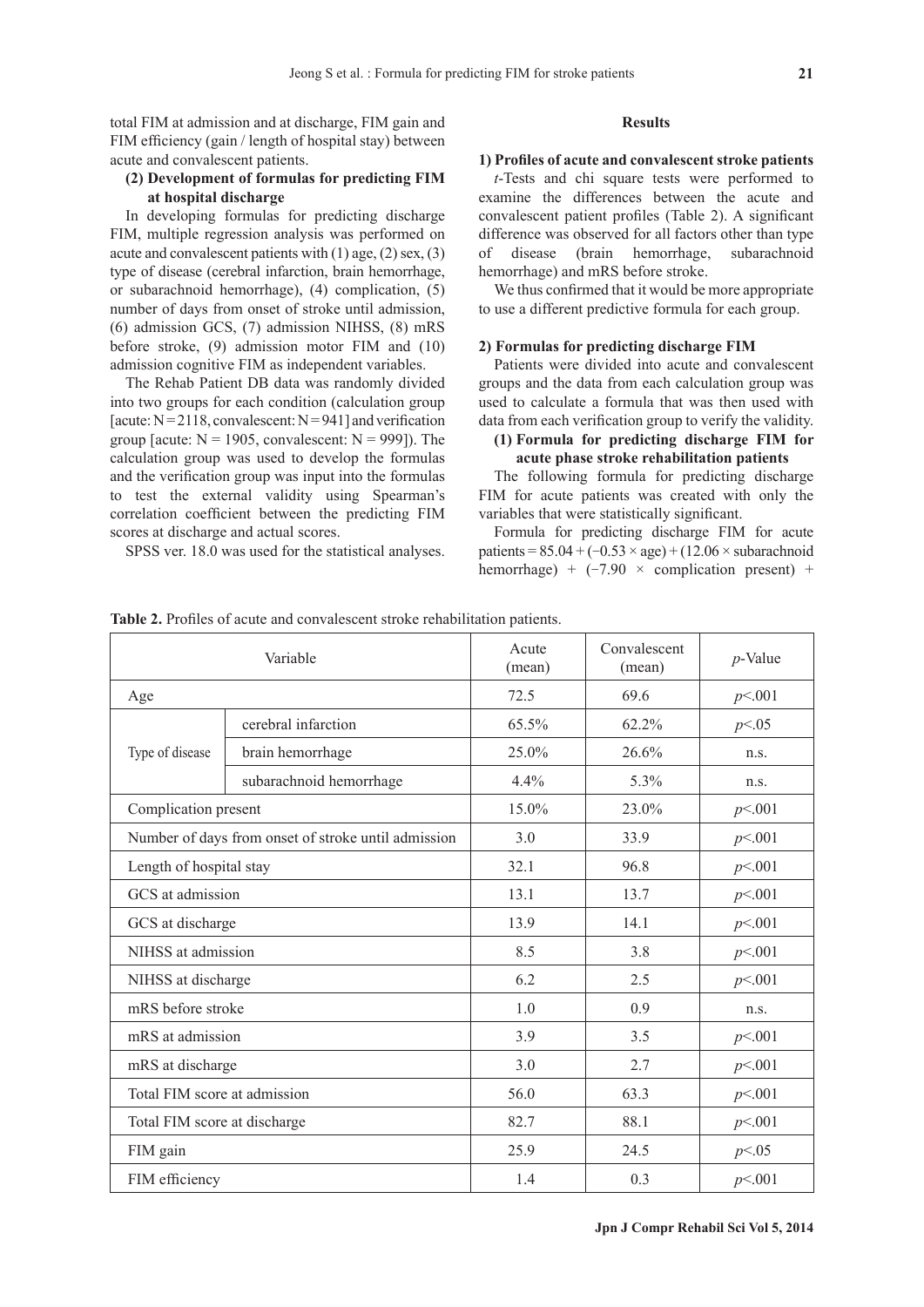$(-0.70 \times$  number of days from onset of stroke until admission) + (1.24  $\times$  admission GCS) + (-1.08  $\times$ admission NIHSS) +  $(-4.15 \times mRS)$  before stroke) +  $(0.30 \times$  admission motor FIM) + (1.03  $\times$  admission cognitive FIM), with  $R^2 = 0.78$ .

For acute patients, discharge FIM tended to be higher with (1) younger age, (2) absence of complication, (3) fewer days from onset of stroke until admission, (4) higher admission GCS, (5) lower admission NIHSS, (6) lower mRS before stroke, (7) higher admission motor FIM and (8) higher admission cognitive FIM. As for differences with type of disease, discharge FIM had a high likelihood of being higher in subarachnoid hemorrhage patients than in cerebral infarction or brain hemorrhage patients.

Looking at the standard partial regression coefficient that shows the strength of the relative association of independent variables with discharge FIM, the strongest effect was from admission cognitive FIM (0.31). The next strongest effect was from NIHSS at admission  $(-0.24)$ , followed by admission motor FIM  $(0.19)$ , age  $(-0.17)$ , mRS before stroke  $(-0.15)$ , admission GCS (0.09), presence of complication (-0.07) and day of illness after onset at admission (-0.04), in descending order (Table 3).

When the formula developed with data from the calculation group was used on data from the verification group, a high correlation was found between the discharge FIM prediction values and actual values  $(0.88, R^2 = 0.77)$ .

# **(2) Formula for predicting discharge FIM for convalescent phase stroke rehabilitation patients**

The following formula for predicting discharge

**Table 3.** Standard partial regression coefficient of the formula for predicting discharge FIM for acute phase stroke rehabilitation patients.

| Variable                                               | beta    |          |
|--------------------------------------------------------|---------|----------|
| Age                                                    | $-0.17$ | p<.001   |
| Sex                                                    | 0.01    | n.S.     |
| Cerebral infarction                                    | 0.02    | n.S.     |
| Brain hemorrhage                                       | 0.02    | n.S.     |
| Subarachnoid hemorrhage                                | 0.06    | p<01     |
| Complication present                                   | $-0.07$ | p<01     |
| Number of days from onset of<br>stroke until admission | $-0.04$ | p<.001   |
| GCS at admission                                       | 0.09    | p<.001   |
| NIHSS at admission                                     | $-0.24$ | p<.001   |
| mRS before stroke                                      | $-0.15$ | p<.001   |
| Admission motor FIM                                    | 0.19    | p<.001   |
| Admission cognitive FIM                                | 0.31    | p<.001   |
| $\mathbb{R}^2$                                         | 0.78    | (p<.001) |

FIM for convalescent patients was created with only the variables that were statistically significant.

Formula for predicting discharge FIM for convalescent patients =  $33.04 + (-0.34 \times age) + (-3.88$  $\times$  complication present) + (-0.11  $\times$  number of days from onset of stroke until admission) +  $(2.44 \times$ admission GCS) +  $(-1.68 \times mRS)$  before stroke) +  $(0.53 \times$  admission motor FIM) + (1.25  $\times$  admission cognitive FIM), with  $R^2 = 0.66$ .

Similar to acute patients, for convalescent patients, discharge FIM tended to be higher with (1) younger age, (2) absence of complication, (3) fewer days from onset of stroke until admission, (4) higher admission GCS, (5) lower mRS before stroke, (6) higher admission motor FIM and (7) higher admission cognitive FIM. For convalescent patients, there was no statistically significant effect of age, type of disease or admission NIHSS.

Looking at the standard partial regression coefficient that shows the strength of the relative association of independent variables on discharge FIM, the strongest effect was from admission motor FIM (0.38) and admission cognitive FIM (0.36), followed by age  $(-0.13)$ , admission GCS  $(0.13)$ , number of days from onset of stroke until admission  $(-0.10)$ , mRS before stroke  $(-0.08)$  and presence of complication  $(-0.05)$ , in decreasing order (Table 4).

When the formula developed with data from the calculation group was used on data from the verification group, a high correlation was found between the discharge FIM prediction values and actual values  $(0.84, R^2 = 0.71)$ .

**Table 4.** Standard partial regression coefficient of the formula for predicting discharge FIM for convalescent phase stroke rehabilitation patients.

| Variable<br>beta                                       |         |          |
|--------------------------------------------------------|---------|----------|
| Age                                                    | $-0.13$ | p<.001   |
| Sex                                                    | $-0.01$ | n.s.     |
| Cerebral infarction                                    | 0.04    | n.S.     |
| Brain hemorrhage                                       | 0.04    | n.s.     |
| Subarachnoid hemorrhage                                | 0.04    | n.s.     |
| Complication present                                   | $-0.05$ | p<0.05   |
| Number of days from onset of<br>stroke until admission | $-0.10$ | p<.001   |
| GCS at admission                                       | 0.13    | p<.001   |
| NIHSS at admission                                     | 0.03    | n.s.     |
| mRS before stroke                                      | $-0.08$ | p<.001   |
| Admission motor FIM                                    | 0.38    | p<.001   |
| Admission cognitive FIM                                | 0.36    | p<.001   |
| $\mathbb{R}^2$                                         | 0.66    | (p<.001) |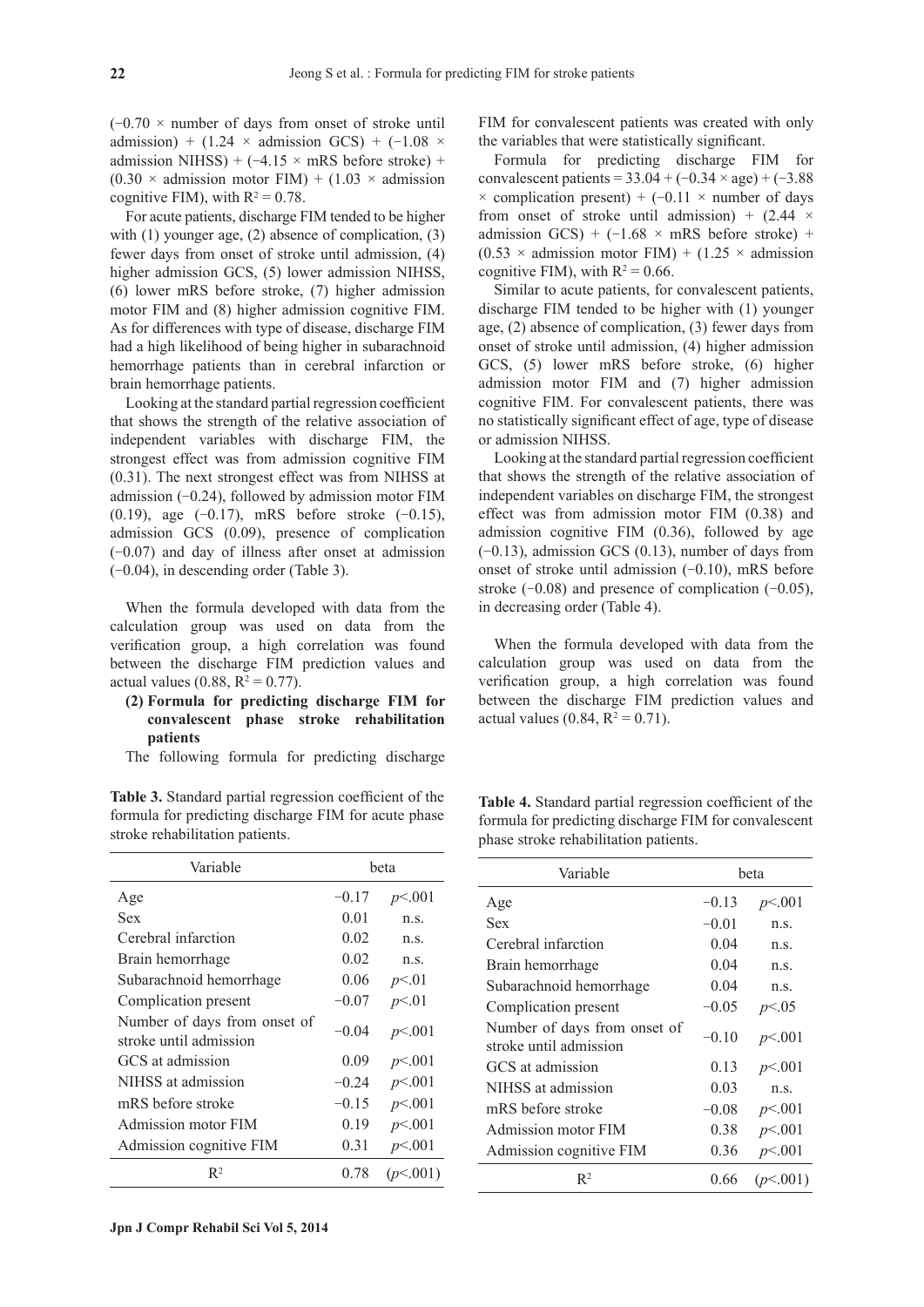## **Discussion**

Using the Rehab Patient DB, which is a large data bank with many participating hospitals, we were able to develop formulas for predicting FIM at hospital discharge that takes into account the issue of external validity for use in different hospitals and in target groups that differ from the group used for developing the formulas.

# **1) Profiles of acute and convalescent stroke rehabilitation patients**

An examination of the differences between acute and convalescent stroke rehabilitation patient profiles revealed that these two profiles differ significantly.

The mean length of hospital stay of convalescent patients was roughly three times longer at 96.8 days than that of acute patients (32.1 days). As the number of days of illness when admitted to a convalescent setting was 33.9 days, it is likely that convalescent patients were transferred from an acute setting, and that the total length of hospital stay including the time in the acute setting is actually 130.7 days. There was a large variation in the standard deviation of the number of days of illness at admission to a convalescent rehabilitation ward, at 29.8 days.

The mean length of hospital stay on an acute ward was roughly equal to the number of days from onset of stroke until admission, suggesting that FIM at discharge from an acute ward (82.7) and FIM at admission to a convalescent ward (63.3) are measured at around the same period. As there is only a small difference between the admission FIM of acute patients (63.3) and that of convalescent patients (56.0), it is possible that many patients in convalescent wards are those that showed slow recovery in acute wards and were subsequently transferred to the convalescent setting because they could not be sent home. Reasons for this may be dizziness or nausea in patients with a cerebellar hemorrhage or infarction that can prevent starting rehabilitation early in the acute phase [17].

Compared to 1.4 for acute patients, the FIM efficiency for convalescent patients was 0.3. Although the mean discharge FIM of 88.1 for convalescent patients is higher than the 82.7 for acute patients, it is likely that many patients took their time recovering gradually after moving to the convalescent setting.

These results showed that the patient profiles differ between acute and convalescent wards, suggesting the need for two separate formulas to predict discharge FIM. However, it should be noted that all the acute patient data had only a rehabilitation request, therefore the data set did not include patients with severe or mild stroke. Also, patients who were not eligible for rehabilitation were not referred to the convalescent ward.

#### **2) Formula for predicting discharge FIM**

In acute stroke rehabilitation patients, admission cognitive FIM had the highest coefficient (0.31), followed by admission NIHSS  $(-0.24)$ , admission motor FIM  $(0.19)$ , age  $(-0.17)$ , mRS before stroke  $(-0.15)$ , admission GCS  $(0.09)$ , and number of days from onset of stroke until admission  $(-0.04)$ , in decreasing order. Even adjusting for type of disease, presence of complication and GCS at hospital admission, admission cognitive FIM still had a large coefficient with respect to discharge FIM, suggesting that discharge FIM may be higher for acute patients with milder cognitive impairment.

For convalescent stroke rehabilitation patients, the coefficient was large for admission cognitive FIM (0.36), similar to acute patients, but was larger for admission motor FIM (0.38) and the coefficient for admission NIHSS was not significant. These differences in coefficients suggest that separate formulas should be developed for acute and convalescent patients.

The explanatory power  $(R^2)$  was 0.78 for the acute formula and 0.66 for the convalescent formula. This does not differ greatly from the results of external validity tests on the verification group data (acute:  $R^2$ )  $= 0.77$ , convalescent:  $R^2 = 0.71$ ), indicating that external validity is not low. Compared to a study by Heinemann *et al.* ( $R^2 = 0.19 - 0.73$ ) [13], predicted ADL outcome at hospital discharge found by Miyakoshi *et al.*  $(R^2 = 0.43)$  [16], prediction of FIM at hospital discharge found by Fujiwara *et al.*  $(R^2 = 0.66 -$ 0.75) [18], prediction of FIM at hospital discharge found by Tsuji *et al.*  $(R^2 = 0.68)$  [19] and the results of a review by Sonoda ( $R^2 = 0.7$ –0.9) [12], the formulas developed in the present study are considered to be within the accuracy range of existing predictive formulas. The formula for predicting discharge FIM developed in the present study can therefore be used as a multicenter benchmark of hospital performance.

The reason for the lower predictive power of the convalescent formula compared to the acute formula may be the presence of factors that could not be measured at admission but that strongly influence FIM at discharge, such as amount and quality of training with a physical therapist over the 90-day-long stay at the convalescent ward or whether or not training is provided on weekends and holidays, i.e. factors that vary among hospitals.

#### **3) Significance and limitations of this study**

Until now, no multicenter database including acute and convalescent patients in the field of rehabilitation medicine existed in Japan and predictive formulas created with data on patients from a single hospital were not validated for use on patients at other hospitals. Moreover, the limited number of patients at single hospitals prevented the thorough testing of external validity on a group of patients that differed from those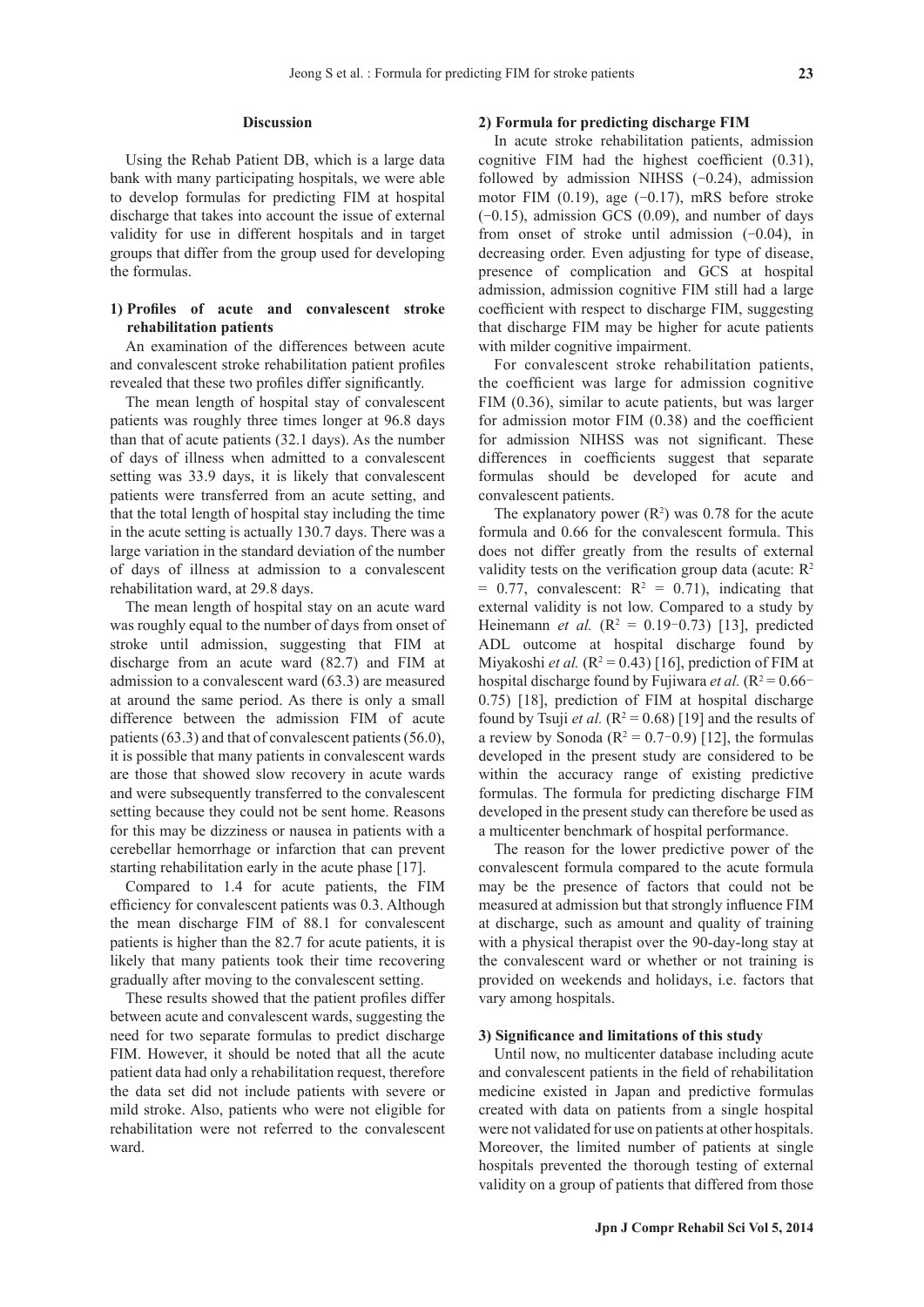used to develop the predictive formulas.

In contrast, we used data from the Rehab Patient DB, which is a large-scale multicenter data bank, enabling a comparison of the characteristics of acute and convalescent patients that confirmed the disparity between their profiles. We then applied these findings to develop two separate formulas for predicting discharge FIM for acute patients and convalescent patients, respectively. The study yielded useful predictive formulas with confirmed external validity for use in various hospitals and on different groups of patients.

This study has five limitations:

(1) We did not stratify the data by type of disease. While it would have been possible to stratify the data this way, we chose not to do so because our objective was to use the results for a benchmark that could be applied at all hospitals and fewer formulas would be easier to implement.

(2) In the present study, predictive formulas were developed from patient variables. Although performance varies among hospitals [2], the objective of developing and applying the predictive formulas was to create a benchmark for comparing hospitals. We therefore deliberately avoided using variables such as rehabilitation program that vary among hospitals. If performance was the same at all hospitals, the outcome (discharge FIM) would also be the same. Future studies are needed to analyze the difference between predicted values and actual values and determine what characteristics of hospitals, such as amount of training or other aspects of the rehabilitation program, lead to higher discharge FIM scores (actual scores).

(3) The formulas developed in the present study had an  $\mathbb{R}^2$  of only 0.66-0.78 without including variables on the amount of training or other aspects of the rehabilitation program. This may not be sufficient for use in predictions on an individual level.

(4) The admission FIM for acute patients used in the present study was measured on average on the third day after onset. It is thus possible that there was an effect of the level of bed rest on admission FIM. Future studies may be needed to examine this possibility in detail.

(5) Although we verified the external validity for hospitals participating in the Rehab Patient DB project, those hospitals may be a biased representation of diligent hospitals. The results therefore cannot be generalized to patients at hospitals with different characteristics.

#### **Conclusion**

We divided data from 39 hospitals into a calculation group and a verification group and developed separate formulas for predicting FIM at hospital discharge from patient information at hospital admission for acute

patients ( $R^2 = 0.78$ ) and convalescent patients ( $R^2 =$ 0.66) and tested the external validity of the formulas. Collection of more data and further research are needed to develop an even more accurate model.

## **Acknowledgments**

This work was supported by JSPS KAKENHI Grant Number 25360659.

#### **References**

- 1. Jeong S, Kondo K. Quality management of medical services and pay for performance (P4). SOGO Rehabil 2010; 38: 929-34.
- 2. Jeong S, Kondo K, Inoue Y. Factor analysis for quality of care in rehabilitation medicine. J Jpn Assoc Health Care Adm 2010; 4: 43-9.
- 3. Nakamura R, Nagasaki H, Amakusa B. Shinpan Nosothu-no Kinohyoka to Yogoyosoku (Assessment and Prediction of functional State in Stroke). Tokyo: Ishiyaku Publishers, INC.; 2011.
- 4. Kwakkel G, Wagenaar R, Kollen B, Lankhorst G. Predicting disability in stroke**-**a critical review of the literature. Age Ageing 1996; 25: 479-89.
- 5. Sonoda S, Saitoh E, Nagai S, Okuyama Y, Suzuki T, Suzuki M. Stroke outcome prediction using reciprocal number of initial activities of daily living status. J Stroke Cerebrovascular Dis 2005; 14: 8-11.
- 6. Stineman M, Granger C. Outcome, efficiency, and timetrend pattern analyses for stroke rehabilitation. Am J Phys Med Rehabil 1998; 77: 193-201.
- 7. Tilling K, Sterne J, Rudd A, Glass T, Wityk R, Wolfe C. A new method for predicting recovery after stroke. Stroke 2001; 32: 2867-73.
- 8. Inouye M. Predicting outcomes of patients in Japan after first acute stroke using a simple model. Am J Phys Med Rehabil 2001; 80: 645-9.
- 9. Lai S, Duncan P, Keighley J. Prediction of functional outcome after stroke: comparison of the Orpington Prognostic Scale and the NIH Stroke Scale. Stroke 1998; 29: 1838-42.
- 10. Wade D, Hewer R. Functional abilities after stroke: measurement, natural history and prognosis. J Neurol Neurosurg Psychiatry 1987; 50: 177-82.
- 11. Sonoda S, Saitoh E, Tujiuchi K, Suzuki M, Domen K, Chino N. Stroke outcome prediction using neural networks. SOGO Rehabil 1995; 23: 499-504.
- 12. Sonoda S. Recovery from Stroke. Crit Reviews™ Phys Rehabil Med 1999; 11: 75-109.
- 13. Heinemann AW, Linacre JM, Wright BD, Hamilton BB, Granger C. Prediction of rehabilitation outcomes with disability measures. Arch Phys Med Rehabil 1994; 75: 133-43.
- 14. Kondo K. Secondary analysis of the rehabilitation patient database: Process, potentials and limitations. Jpn J Rehabil Med 2012; 49: 142-8.
- 15. Kondo K. The development Rehabilitation Patient Data bank, Sogo kennkyu houkokusho for Health Labour